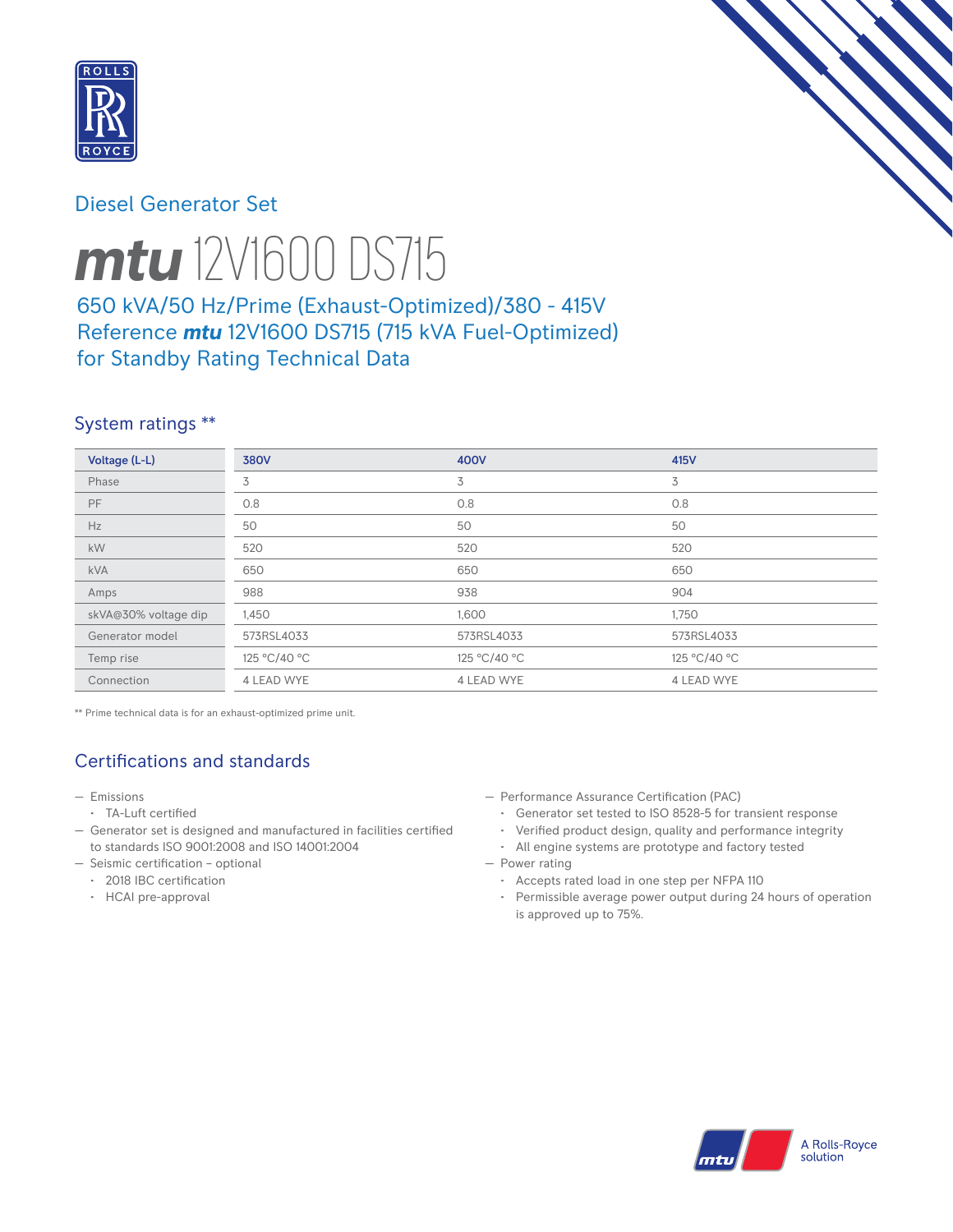## Standard features \*

- Single source supplier
- Global product support
- Two (2) Year/3,000 Hour Basic Limited Warranty
- 12V1600 diesel engine
	- 21.0 liter displacement
	- Common rail fuel injection
- 4-cycle
- Complete range of accessories
- Cooling system
	- Integral set-mounted
	- Engine-driven fan

## Standard equipment \*

#### Engine

- Air cleaners
- Oil pump
- Oil drain extension and shut-off valve
- Full flow oil filter
- Closed crankcase ventilation
- Jacket water pump
- Thermostats
- Blower fan and fan drive
- Radiator unit mounted
- Electric starting motor 24V
- Governor electronic isochronous
- Base formed steel
- SAE flywheel and bell housing
- Charging alternator 24V
- Battery box and cables
- Flexible fuel connectors
- Flexible exhaust connection
- TA-Luft compliant engine

#### Generator

- NEMA MG1, IEEE, and ANSI standards compliance for temperature rise and motor starting
- Sustained short circuit current of up to 250% of the rated current for up to 10 seconds
- Self-ventilated
- Superior voltage waveform
- Digital, solid state, volts-per-hertz regulator
- Brushless alternator with brushless pilot exciter
- 4 pole, rotating field
- 105 °C maximum prime temperature rise
- 1-bearing, sealed
- Flexible coupling
- Full amortisseur windings
- 125% rotor balancing
- 3-phase voltage sensing
- $\pm$  0.25% voltage regulation no load to full load
- 100% of rated load one step
- 5% maximum total harmonic distortion
- Generator
	- Brushless, rotating field generator
	- 2/3 pitch windings
	- Permanent Magnet Generator (PMG) supply to regulator
- 250% short circuit capability
- Digital control panel(s)
	- UL recognized, CSA certified, NFPA 110
	- Complete system metering
	- LCD display

#### Digital control panel(s)

- Digital metering
- Engine parameters
- Generator protection functions
- Engine protection
- CANBus ECU communications
- Windows®-based software
- Multilingual capability
- Communications to remote annunciator
- Programmable input and output contacts
- UL recognized, CSA certified, CE approved
- Event recording
- IP 54 front panel rating with integrated gasket
- NFPA 110 compatible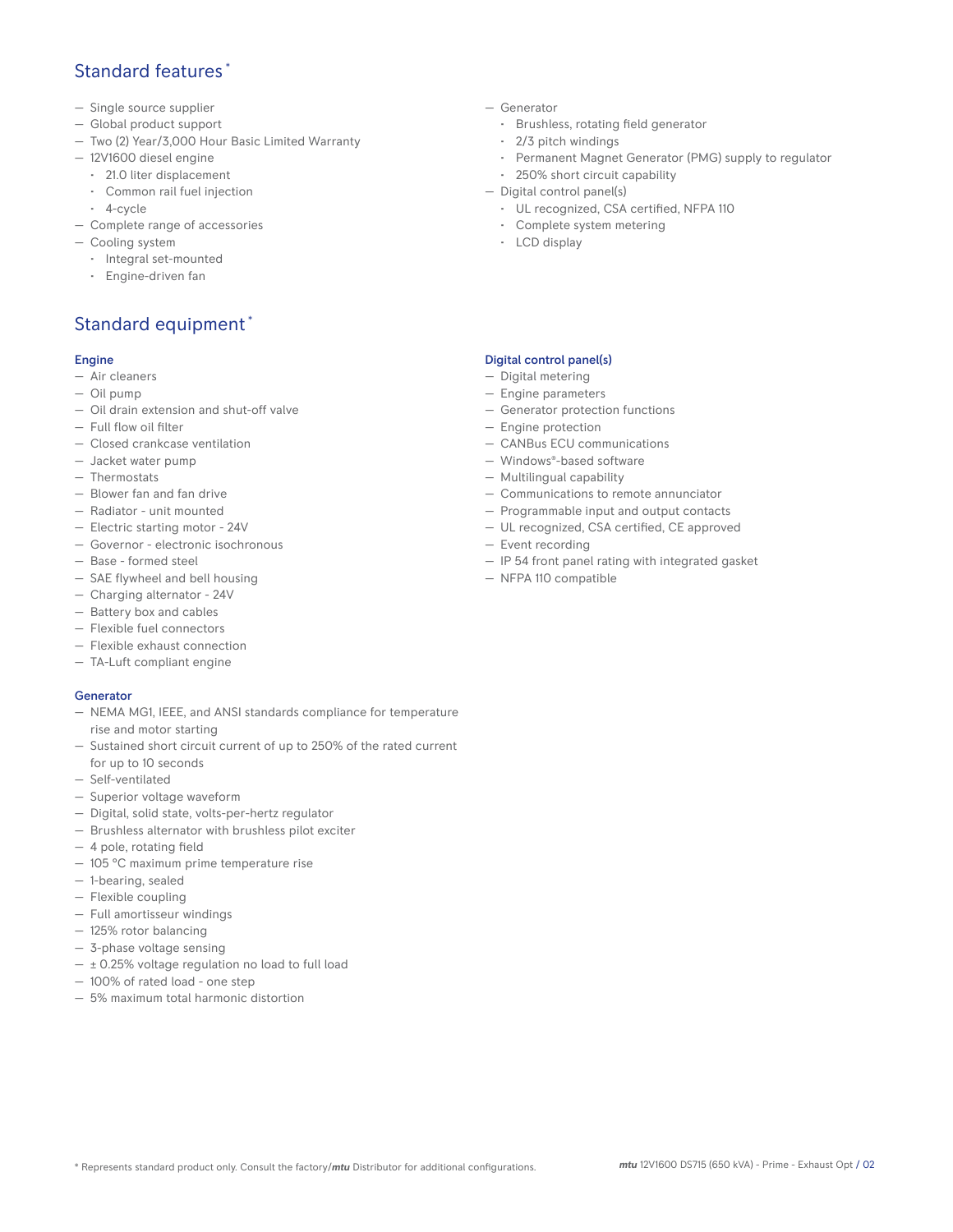## Application data

#### Engine

| Manufacturer                | mtu                           |
|-----------------------------|-------------------------------|
| Model **                    | 12V1600G20F                   |
| Type                        | 4-cycle                       |
| Arrangement                 | $12-V$                        |
| Displacement: L (cu in)     | 21.0 (1,281)                  |
| Bore: cm (in)               | 12 (4.72)                     |
| Stroke: cm (in)             | 15(5.91)                      |
| Compression ratio           | 17.5:1                        |
| Rated rpm                   | 1.500                         |
| Engine governor             | electronic isochronous (ADEC) |
| Maximum power: kWm (bhp) ** | 576 (772)                     |
| Steady state frequency band | ± 0.25%                       |
| Air cleaner                 | dry                           |
|                             |                               |

#### Liquid capacity

| Total oil system: L (gal)             | 73 (19.3)  |
|---------------------------------------|------------|
| Engine jacket water capacity: L (gal) | 65 (17.2)  |
| System coolant capacity: L (gal)      | 106 (28.1) |

#### Electrical

| 24    |
|-------|
| 1.050 |
| 4D    |
|       |
|       |

#### Fuel system

| Fuel supply connection size    | $-10$ JIC 37 $\degree$ female               |
|--------------------------------|---------------------------------------------|
|                                | M20 x 1.5 male adapter provided             |
| Fuel return connection size    | -6 JIC 37° female                           |
|                                | M <sub>14</sub> x 1.5 male adapter provided |
| Maximum fuel lift: m (ft)      | 5(16)                                       |
| Recommended fuel               | diesel #2                                   |
| Total fuel flow: L/hr (gal/hr) | 341.8 (90.3)                                |

#### Fuel consumption \*\*

|                      | <b>I UCL CONSUMPTION</b>                                             |              |
|----------------------|----------------------------------------------------------------------|--------------|
| u                    | At 100% of power rating: L/hr (gal/hr)                               | 141(37.2)    |
| F                    | At 75% of power rating: L/hr (gal/hr)                                | 104(27.5)    |
| e                    | At 50% of power rating: L/hr (gal/hr)                                | 72 (18.9)    |
| V                    |                                                                      |              |
| 1)                   | Cooling - radiator system **                                         |              |
| 2)                   | Ambient capacity of radiator: °C (°F)                                | 50 (122)     |
| 1)                   | Maximum restriction of cooling air:                                  |              |
| :1                   | intake and discharge side of radiator: kPa (in. H <sub>2</sub> O)    | 0.2(0.8)     |
| 0                    | Water pump capacity: L/min (gpm)                                     | 433 (115)    |
| C)                   | Heat rejection to coolant: kW (BTUM)                                 | 250 (14,217) |
| 2)                   | Heat rejection to after cooler: kW (BTUM)                            | 121 (6,881)  |
| ℅                    | Heat radiated to ambient: kW (BTUM)                                  | 58.4 (3,321) |
| .<br>V               | Fan power: kW (hp)                                                   | 25.4 (34)    |
|                      | Air requirements **                                                  |              |
| .3)                  | Aspirating: *m <sup>3</sup> /min (SCFM)                              | 38 (1,335)   |
| .2)                  | Air flow required for radiator                                       |              |
| :1)                  | cooled unit: *m <sup>3</sup> /min (SCFM)                             | 803 (28,350) |
|                      | Remote cooled applications; air flow required for                    |              |
|                      | dissipation of radiated generator set heat for a                     |              |
| 24                   | maximum of 25 °F rise: *m <sup>3</sup> /min (SCFM)                   | 212 (7,490)  |
| 50                   |                                                                      |              |
| ŀD<br>$\overline{2}$ | * Air density = $1.184 \text{ kg/m}^3$ (0.0739 lbm/ft <sup>3</sup> ) |              |
|                      | <b>Exhaust system **</b>                                             |              |
|                      | Gas temperature (stack): °C (°F)                                     | 470 (878)    |
| ıle                  | Gas volume at stack temperature: m <sup>3</sup> /min (CFM)           | 102 (3,602)  |
| эd                   | Maximum allowable back pressure at                                   |              |

outlet of engine, before piping: kPa (in.  $H_2O$ )

0) 8.5 (34.1)